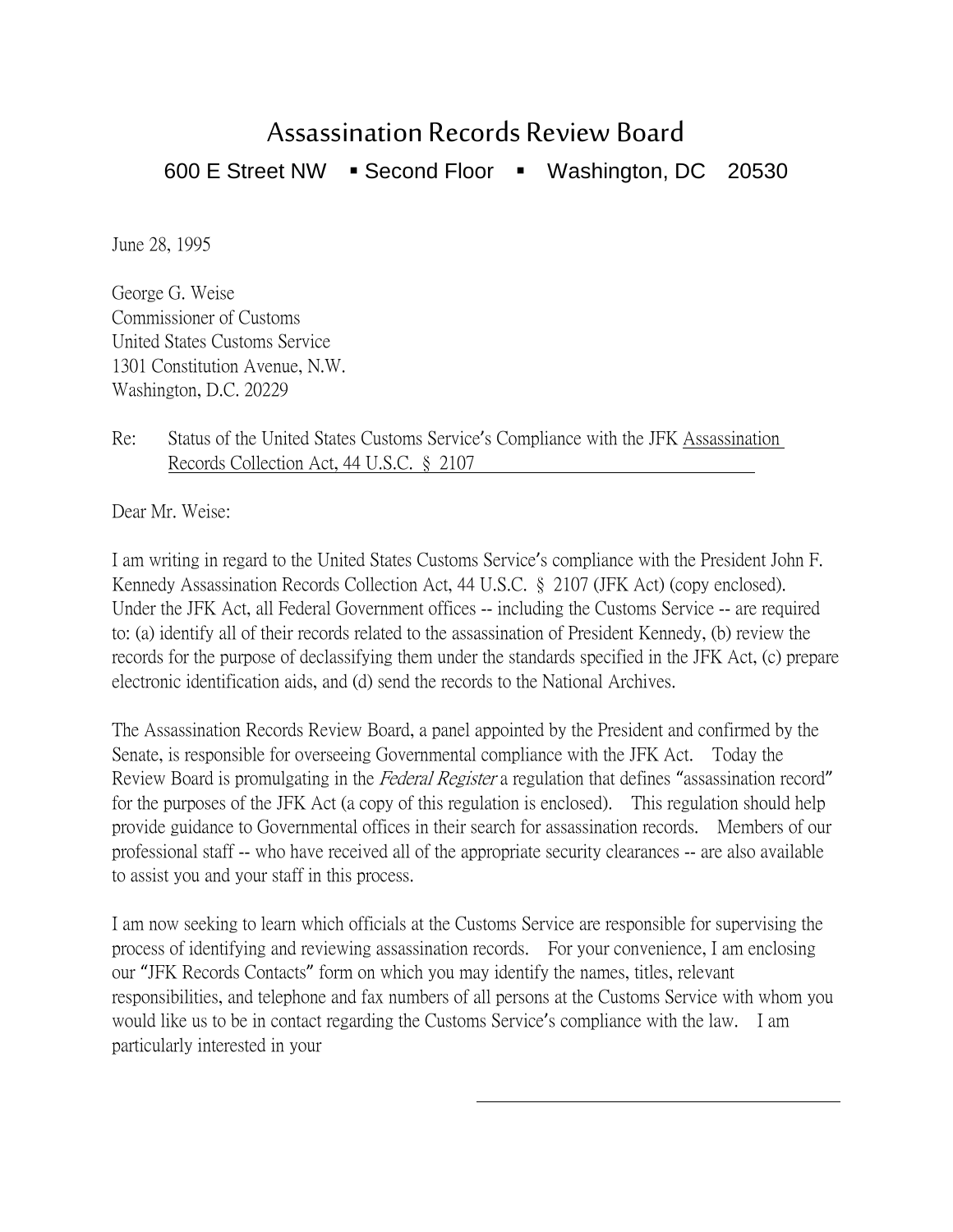Telephone: (202) 724-0088 Facsimile: (202) 724-0457 identifying the person responsible for preparing your electronic identification aids.

We look forward to working with the Customs Service to further the important objectives of the JFK Act. Please feel free to contact me if I can be of any assistance.

Sincerely yours,

David G. Marwell Executive Director

Enclosures

cc: Robert E. Rubin, Secretary of the Treasury Jane L. Sullivan, Director, Office of Information Resources Management